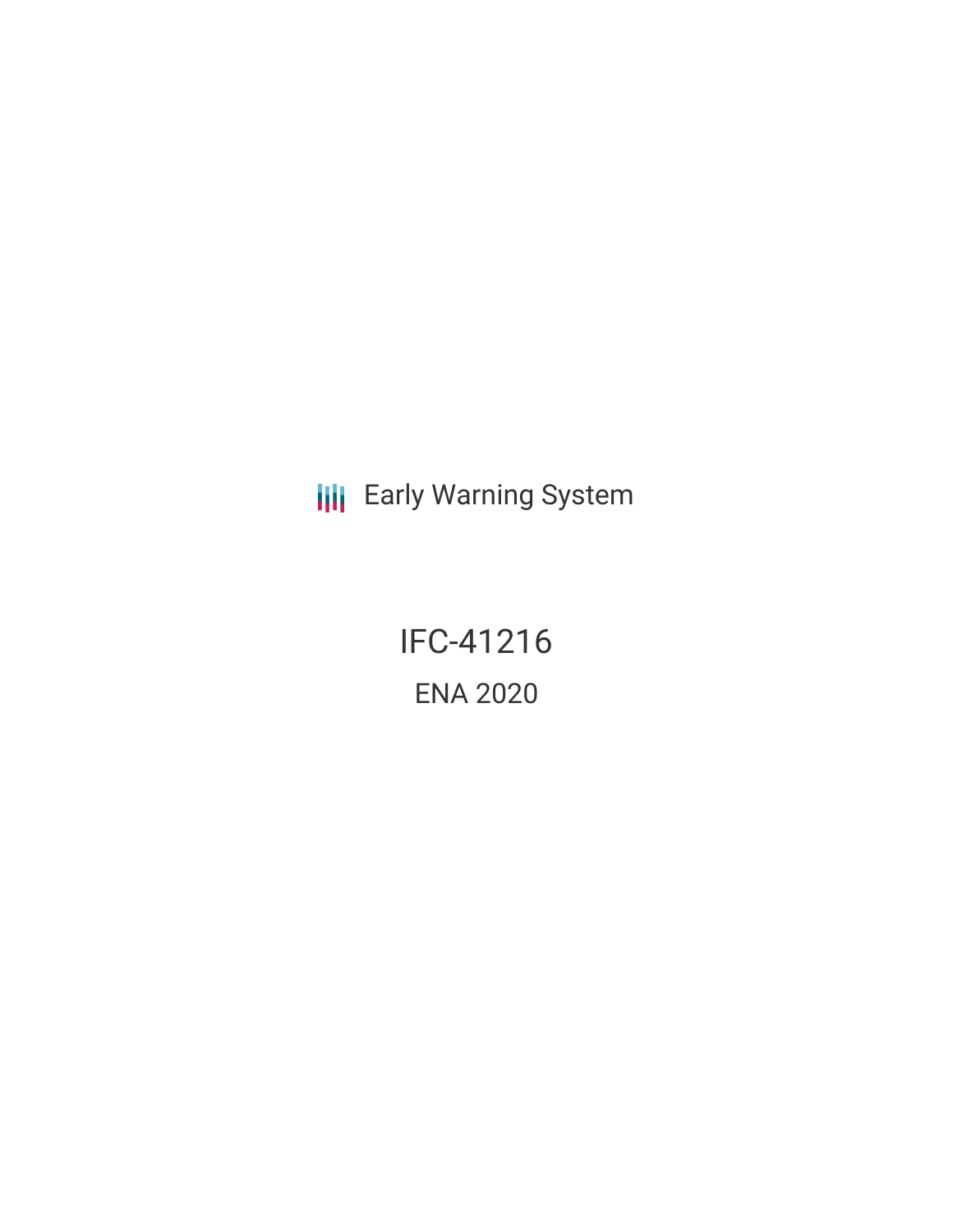# **Quick Facts**

| <b>Countries</b>               | Armenia                                 |
|--------------------------------|-----------------------------------------|
| <b>Financial Institutions</b>  | International Finance Corporation (IFC) |
| <b>Status</b>                  | Proposed                                |
| <b>Bank Risk Rating</b>        | B                                       |
| <b>Voting Date</b>             | 2020-10-23                              |
| <b>Borrower</b>                | ELECTRIC NETWORKS OF ARMENIA CJSC       |
| <b>Sectors</b>                 | Energy, Infrastructure                  |
| <b>Investment Type(s)</b>      | Loan                                    |
| <b>Investment Amount (USD)</b> | $$60.00$ million                        |
| <b>Project Cost (USD)</b>      | \$725.00 million                        |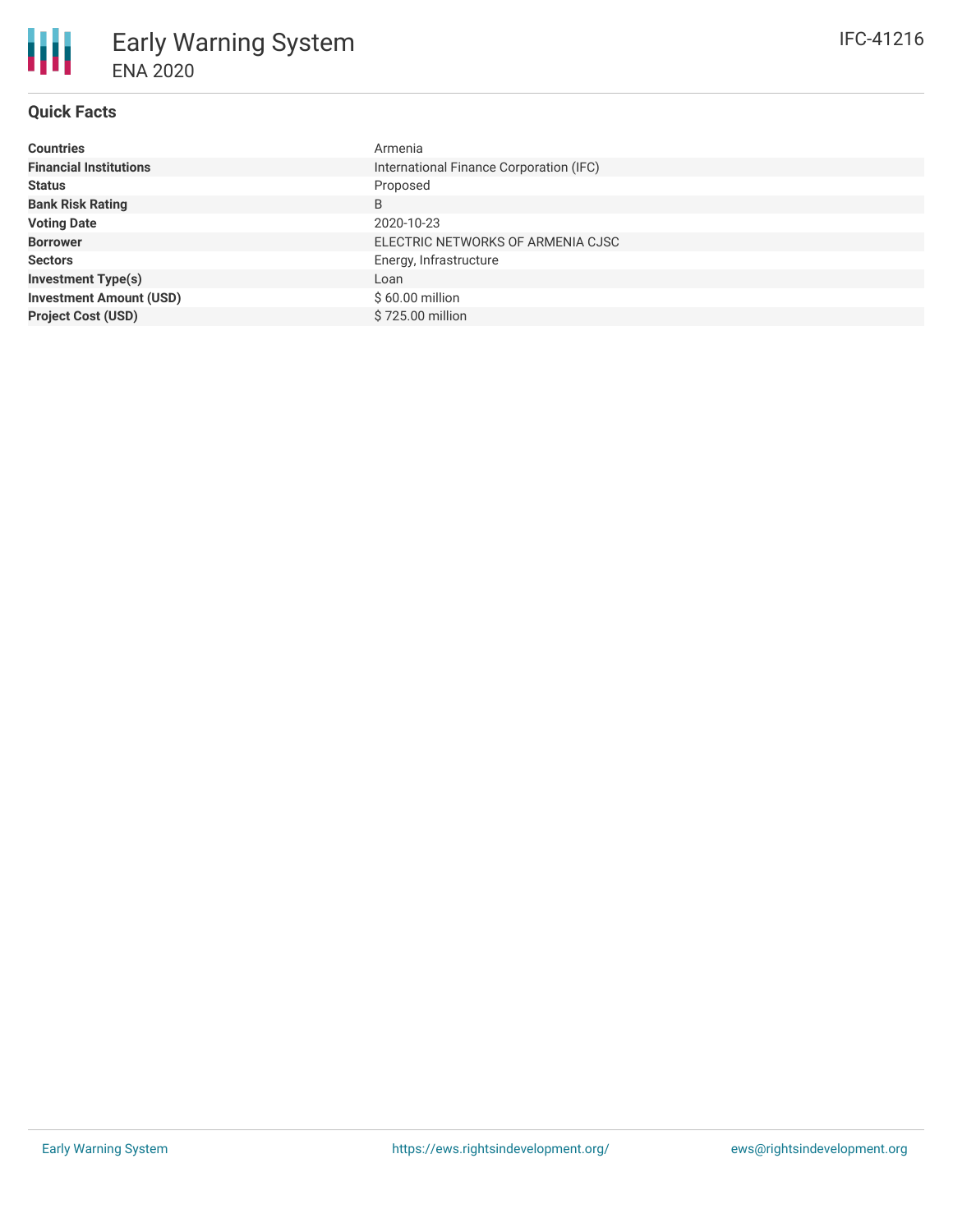

# **Project Description**

According to the Bank's website, the project provides financing to thr ENA to fund modernization and rehabilitation of its electricity distribution network.

The main environmental and social risks identified by the Bank include the presence of toxic polychlorinated biphenyls (PCBs) in old ENA transformers; historical PCB contamination of soil and potentially groundwater; high rate of accidents related to hazardous electrical exposures to workers and members of community; historical illegal dwellings and structures in protection zones of existing substations and powerlines' right-of-way (ROW); and potential impacts on biodiversity (mainly through birds' electrocution and collision with wires).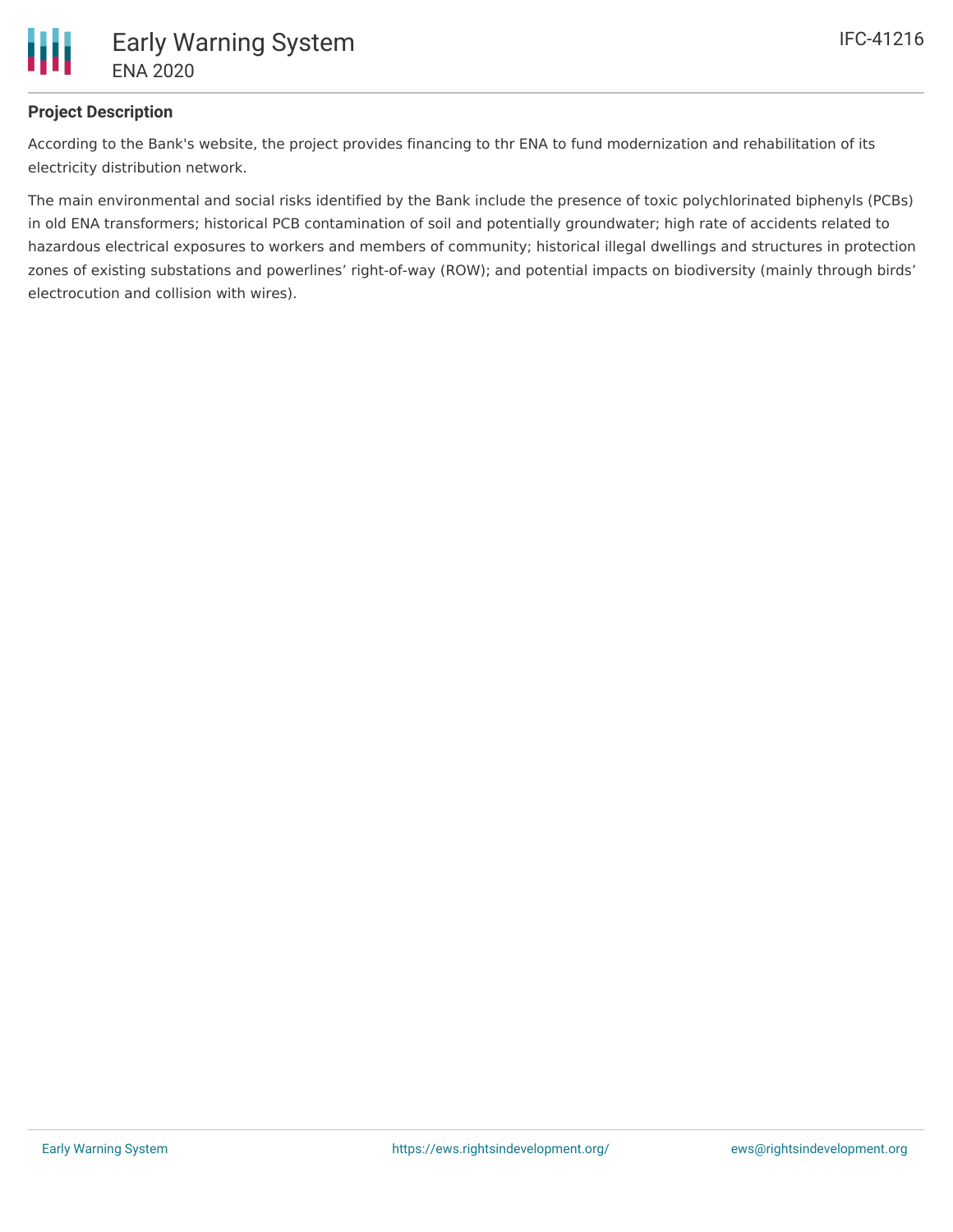## **Investment Description**

• International Finance Corporation (IFC)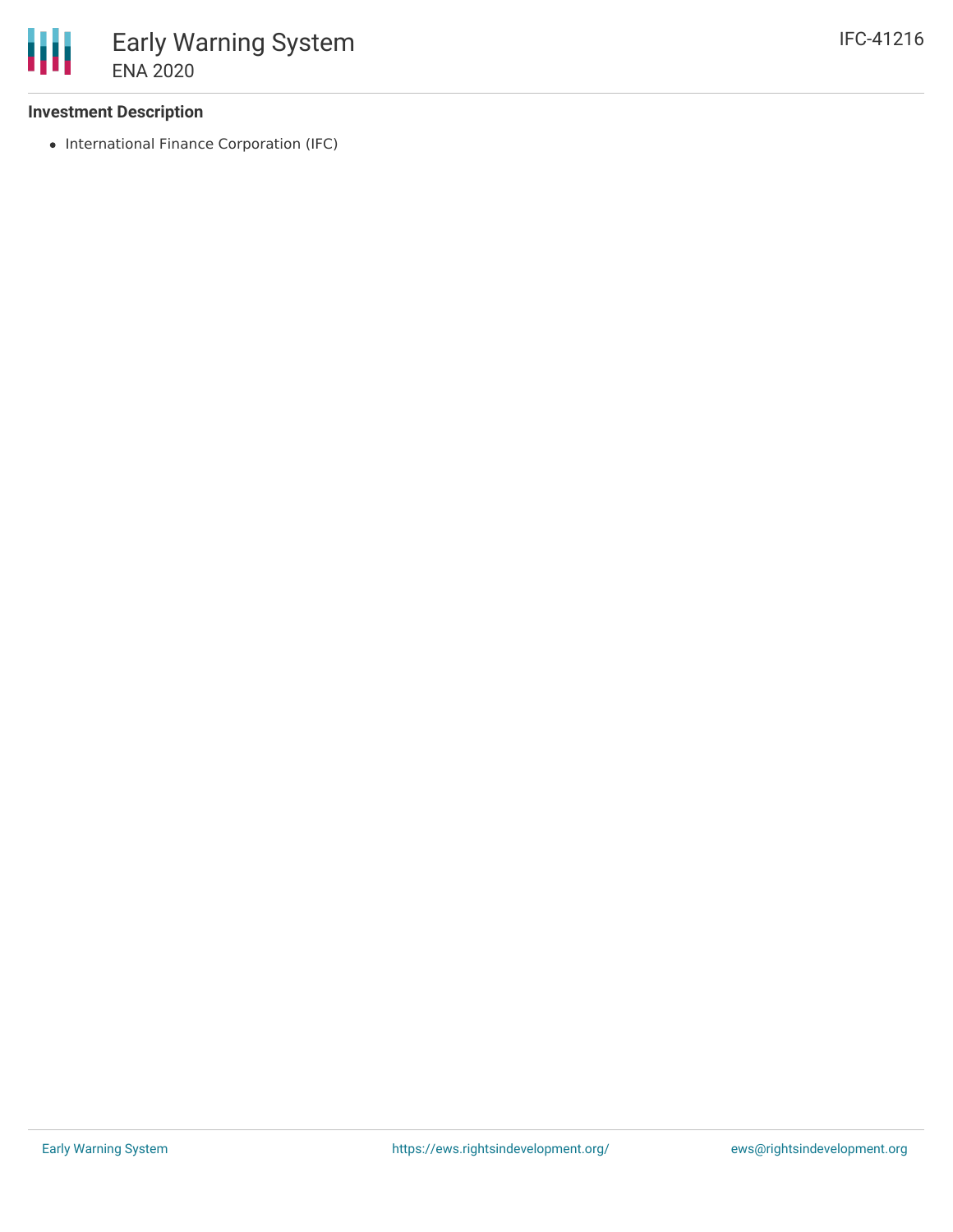

## **Private Actors Description**

ENA is a private company established under the laws of Armenia and owned by Tashir Capital CJSC (70%) and Liormand Holdings Ltd. (30 %). Both entities are ultimately owned by the family of Samvel Karapetyan, a Russian businessman of Armenian origin.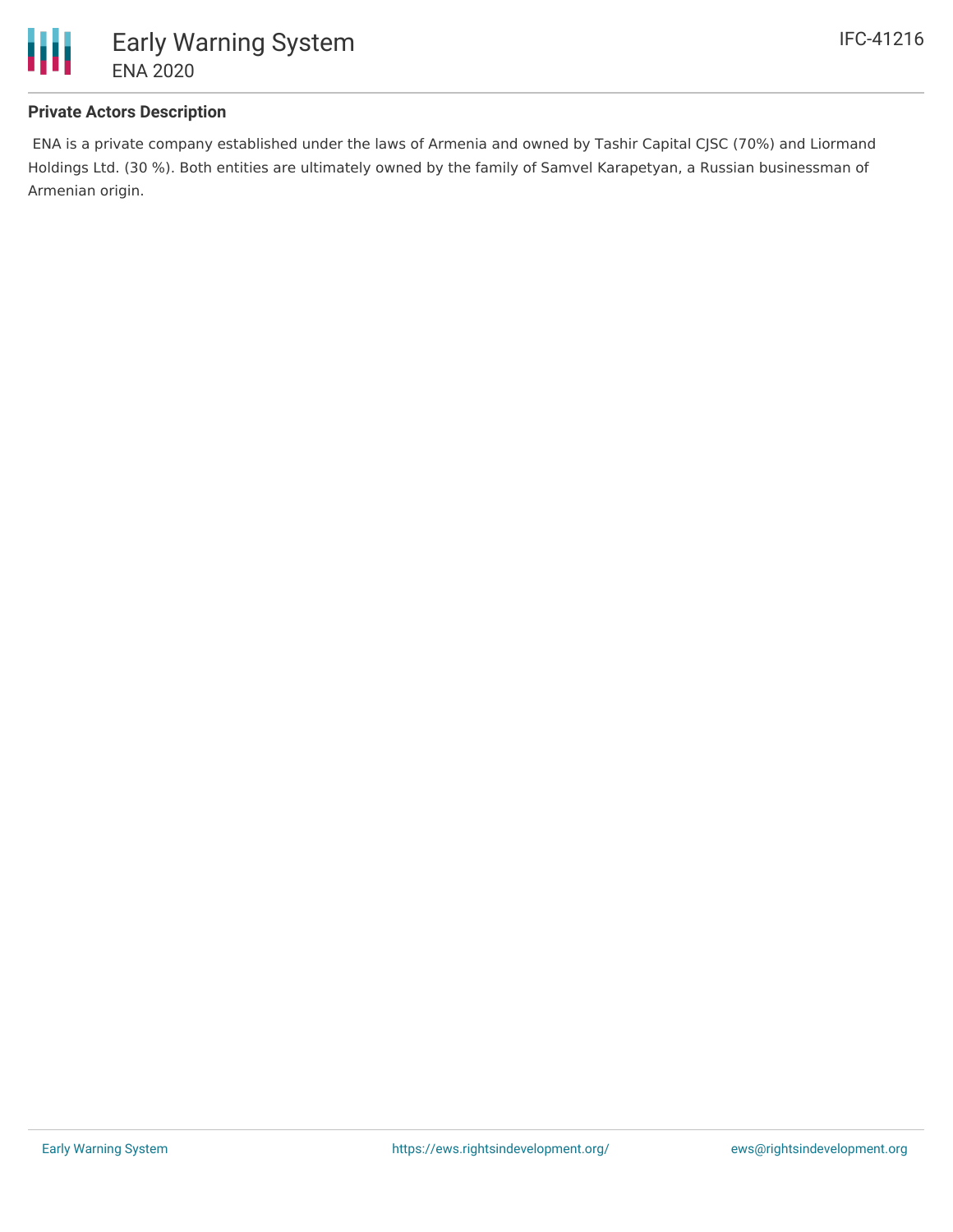

| <b>Private Actor 1</b> | <b>Private Actor</b><br>' Role | <b>Private Actor</b><br><b>Sector</b> | <b>Relation</b>          | <b>Private Actor 2</b>            | <b>Private Actor</b><br>2 Role | <b>Private Actor</b><br>2 Sector |
|------------------------|--------------------------------|---------------------------------------|--------------------------|-----------------------------------|--------------------------------|----------------------------------|
| $\sim$                 | $\,$                           | $\overline{\phantom{a}}$              | $\overline{\phantom{0}}$ | CJSC Electric Networks of Armenia | Client                         | $\overline{\phantom{0}}$         |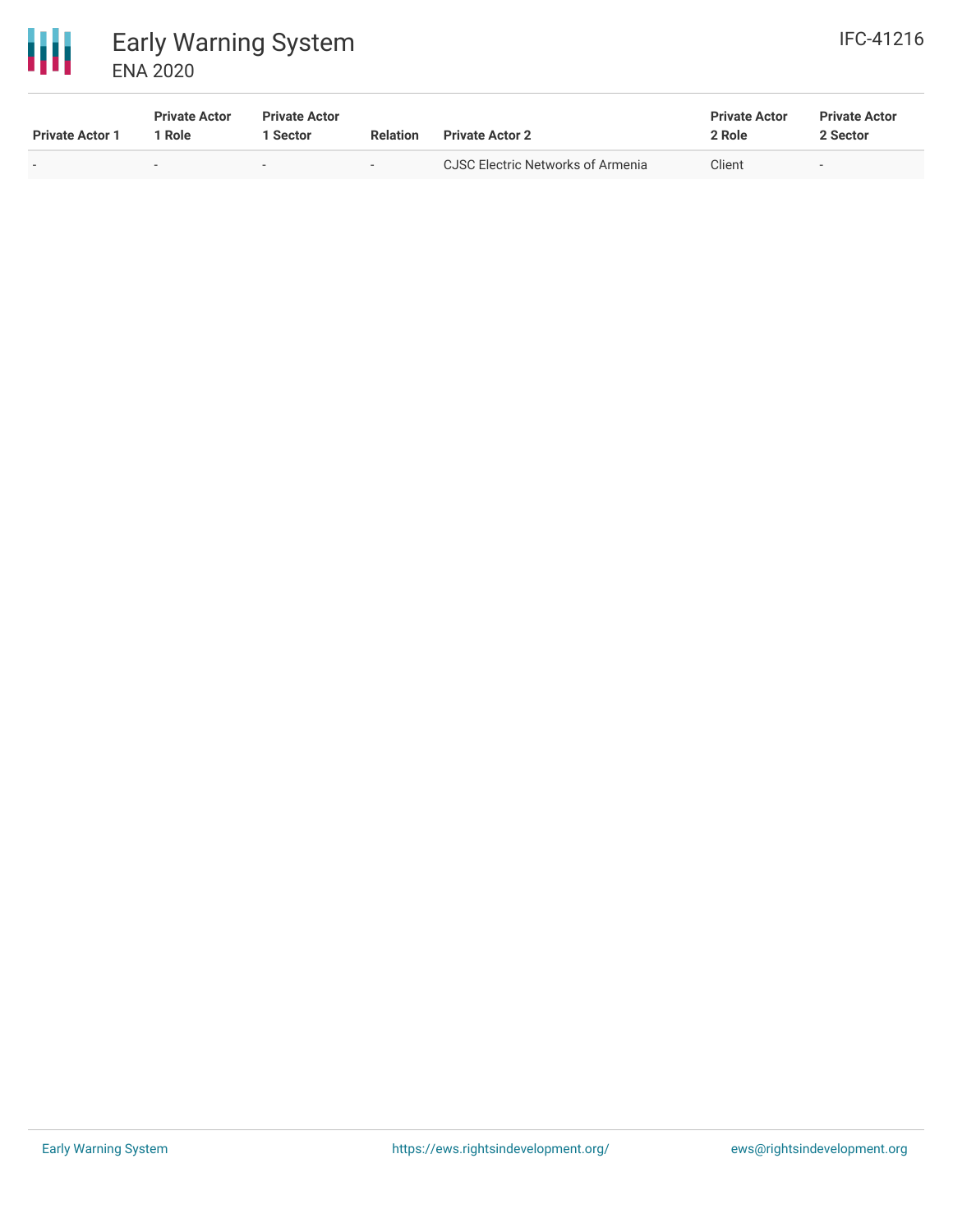### **Contact Information**

PROJECT CONTACT INFORMATION

Electricity Networks of Armenia Armen Arshakyan CFO +37477774000 arshakyan\_AS@ena.am 127, Armenakyan street Yerevan, Armenia, 0047 www.ena.am

#### ACCESS TO INFORMATION

You can submit a request for information disclosure at: https://disclosures.ifc.org/#/inquiries

If you believe that your request for information from IFC has been unreasonably denied, or that this Policy has been interpreted incorrectly, you can submit a complaint at the link above to IFC's Access to Information Policy Advisor, who reports directly to IFC's Executive Vice President.

#### ACCOUNTABILITY MECHANISM OF IFC/MIGA

The Compliance Advisor Ombudsman (CAO) is the independent complaint mechanism and fact-finding body for people who believe they are likely to be, or have been, adversely affected by an IFC or MIGA- financed project. If you submit a complaint to the CAO, they may assist you in resolving a dispute with the company and/or investigate to assess whether the IFC is following its own policies and procedures for preventing harm to people or the environment. If you want to submit a complaint electronically, you can email the CAO at CAO@worldbankgroup.org You can learn more about the CAO and how to file a complaint at http://www.cao-ombudsman.org